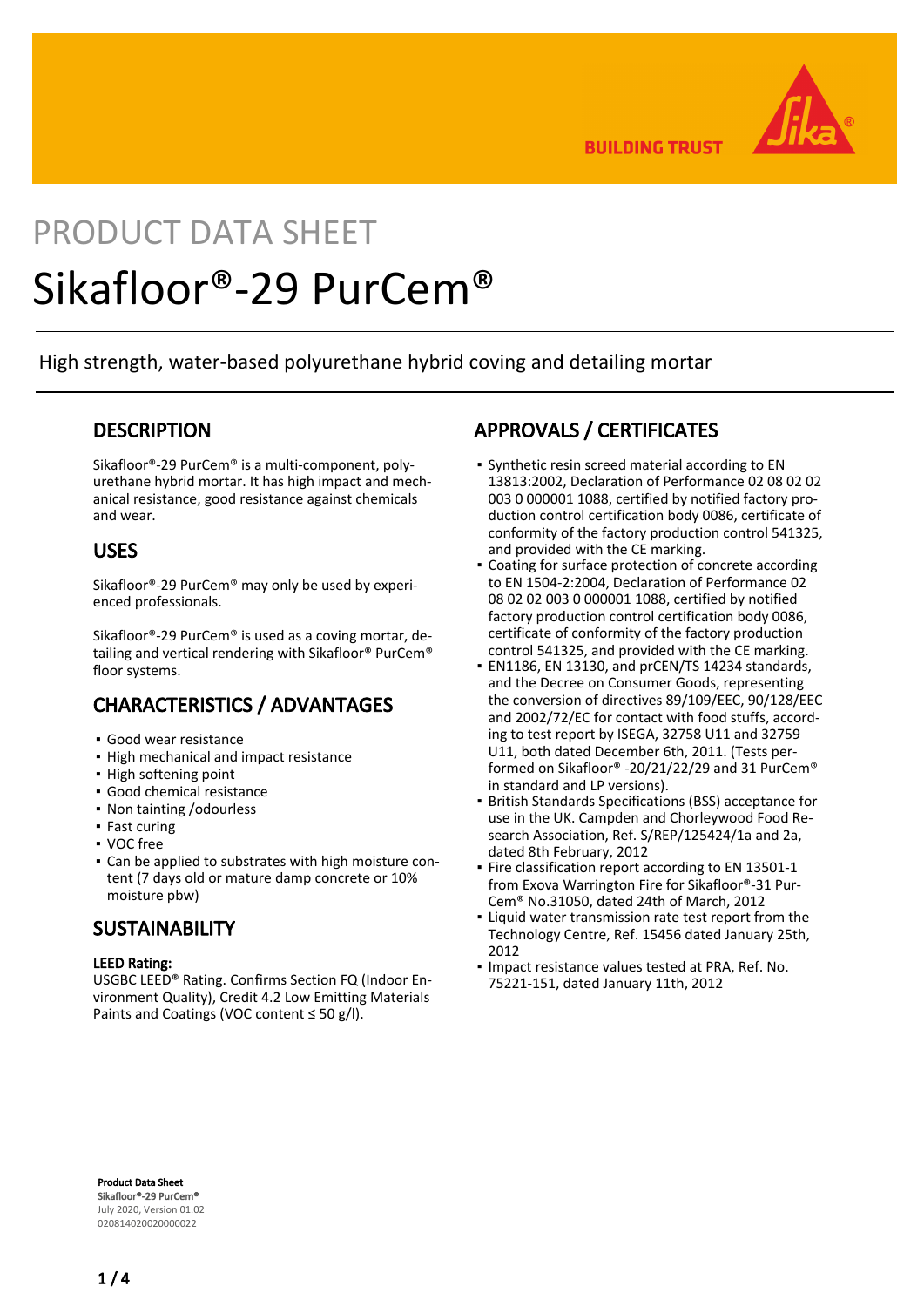### PRODUCT INFORMATION

| Composition                                                                                                                                                                                                          | Water-based polyurethane cement hybrid                                                      |                                                                                                                                               |  |
|----------------------------------------------------------------------------------------------------------------------------------------------------------------------------------------------------------------------|---------------------------------------------------------------------------------------------|-----------------------------------------------------------------------------------------------------------------------------------------------|--|
| Packaging                                                                                                                                                                                                            | Part A                                                                                      | 1.30 kg plastic bottle                                                                                                                        |  |
|                                                                                                                                                                                                                      | Part B                                                                                      | 1.50 kg plastic bottle                                                                                                                        |  |
|                                                                                                                                                                                                                      | Pigment                                                                                     | kg plastic tub<br>0.4                                                                                                                         |  |
|                                                                                                                                                                                                                      | Part C                                                                                      | kg kg plastic bag<br>1.60                                                                                                                     |  |
|                                                                                                                                                                                                                      | Part D                                                                                      | 17.3 kg plastic bag                                                                                                                           |  |
|                                                                                                                                                                                                                      | Part A+B+C+D                                                                                | 22.0 kg ready to mix unit                                                                                                                     |  |
| Appearance / Colour                                                                                                                                                                                                  | Part A                                                                                      | opaque liquid                                                                                                                                 |  |
|                                                                                                                                                                                                                      | Part B                                                                                      | brown liquid                                                                                                                                  |  |
|                                                                                                                                                                                                                      | Pigment                                                                                     | colour                                                                                                                                        |  |
|                                                                                                                                                                                                                      | Part C                                                                                      | natural grey powder                                                                                                                           |  |
|                                                                                                                                                                                                                      | Part D                                                                                      | natural sand colour                                                                                                                           |  |
| <b>Shelf life</b>                                                                                                                                                                                                    | Part A                                                                                      | 9 months from date of production.                                                                                                             |  |
|                                                                                                                                                                                                                      | Part B                                                                                      | 6 months from date of production.                                                                                                             |  |
|                                                                                                                                                                                                                      | Part C                                                                                      | 6 months from date of production.                                                                                                             |  |
|                                                                                                                                                                                                                      | Part D                                                                                      | Not applicable - (inert silica sand)                                                                                                          |  |
| <b>Storage conditions</b>                                                                                                                                                                                            | and +30°C.                                                                                  | The package must be stored properly in original, unopened and undam-<br>aged sealed packaging, in dry conditions at temperatures between +5°C |  |
| <b>Density</b>                                                                                                                                                                                                       | Part A+B+C mixed: ~ 1.97 kg/l ± 0.03 (at +20 °C)                                            |                                                                                                                                               |  |
| <b>TECHNICAL INFORMATION</b>                                                                                                                                                                                         |                                                                                             |                                                                                                                                               |  |
| <b>Shore D Hardness</b>                                                                                                                                                                                              | $^{\sim}80 - 85$                                                                            | (ASTM D 2240)                                                                                                                                 |  |
| <b>Compressive strength</b>                                                                                                                                                                                          | ~44 N/mm <sup>2</sup> (28 days at +23 °C / 50 % r.h.)                                       | (BS EN 13892-2)                                                                                                                               |  |
|                                                                                                                                                                                                                      |                                                                                             |                                                                                                                                               |  |
|                                                                                                                                                                                                                      | ~8 N/mm <sup>2</sup> (28 days at +23 °C / 50 % r.h.)                                        | (BS EN 13892-2)                                                                                                                               |  |
|                                                                                                                                                                                                                      | concrete failure                                                                            | (EN 1542)                                                                                                                                     |  |
|                                                                                                                                                                                                                      |                                                                                             |                                                                                                                                               |  |
|                                                                                                                                                                                                                      |                                                                                             | As a coving mortar and render mortar in Sikafloor® PurCem® applications.                                                                      |  |
|                                                                                                                                                                                                                      |                                                                                             |                                                                                                                                               |  |
| <b>Mixing ratio</b>                                                                                                                                                                                                  | 1.6 : 17.3) by weight. Mix full units only.                                                 | Part A : P : B : C : D = 1 : 0.3 1.1 : 1.2: 13.3 (packaging size = 1.3 : 0.4 : 1.5 :                                                          |  |
|                                                                                                                                                                                                                      | +10 °C min. / +40 °C max.                                                                   |                                                                                                                                               |  |
|                                                                                                                                                                                                                      | $\approx$ 2.0 kg/m <sup>2</sup> /mm                                                         |                                                                                                                                               |  |
|                                                                                                                                                                                                                      | $3-9$ mm                                                                                    |                                                                                                                                               |  |
| Tensile strength in flexure<br>Tensile adhesion strength<br><b>SYSTEMS</b><br><b>Systems</b><br><b>APPLICATION INFORMATION</b><br>Ambient air temperature<br>Consumption<br>Layer thickness<br>Relative air humidity | 85 % max.                                                                                   |                                                                                                                                               |  |
| Dew point                                                                                                                                                                                                            | Beware of condensation!<br>reduce the risk of condensation or blooming on the floor finish. | The substrate and uncured floor must be at least 3 °C above dew point to                                                                      |  |

Substrate moisture content Can be installed on substrates with higher moisture content. No ponding water. Check rising moisture. The substrate needs to be visibly dry and have adequate pull-off strength min 1.5 N/mm2.

Product Data Sheet Sikafloor®-29 PurCem® July 2020, Version 01.02 020814020020000022



**BUILDING TRUST**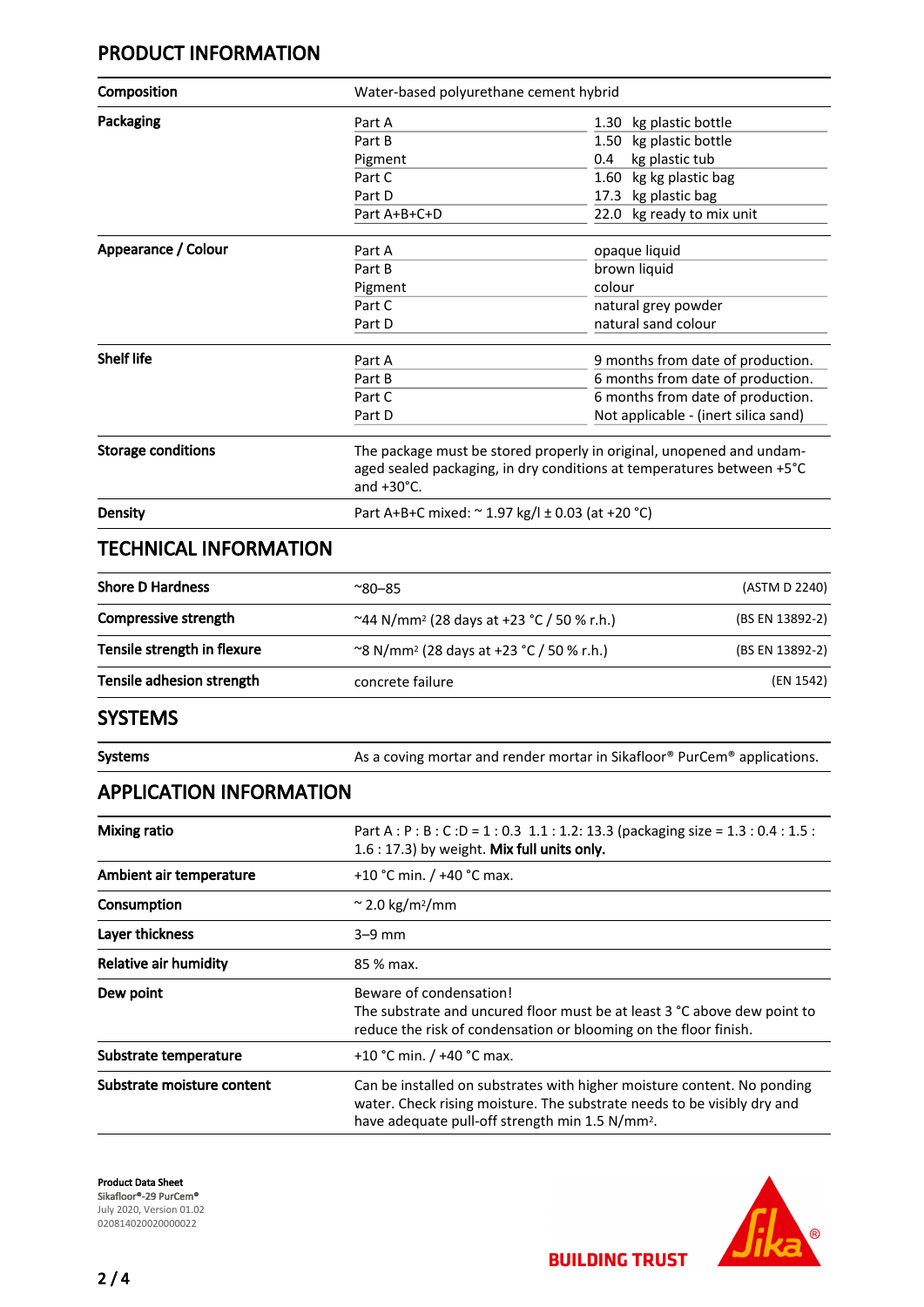| Pot Life | <b>Temperatures</b> | Time                    |
|----------|---------------------|-------------------------|
|          | $+10 °C$            | $\approx$ 35–40 minutes |
|          | $+20 °C$            | $\approx$ 22–25 minutes |
|          | $+30 °C$            | $\approx$ 15–18 minutes |
|          | $+35 °C$            | $\approx$ 12–15 minutes |
|          |                     |                         |

**Curing time** The Before overcoating Sikafloor®-29 PurCem<sup>®</sup> allow:

| Substrate temperature Minimum |          | Maximum  |
|-------------------------------|----------|----------|
| $+10 °C$                      | 20 hours | 72 hours |
| $+20 °C$                      | 10 hours | 48 hours |
| $+30 °C$                      | 5 hours  | 24 hours |
| $+35 °C$                      | 5 hours  | 24 hours |

Times are approximate and will be affected be changing ambient and substrate conditions, particularly temperature and relative humidity.

### APPLICATION INSTRUCTIONS

#### SUBSTRATE QUALITY / PRE-TREATMENT

The surface must be clean, dry and free of all contaminants such as dirt, oil, grease, coatings and surface treatments, etc. All dust, loose and friable material must be completely removed from all surfaces before application of the product, preferably by vacuum. Pull of strength shall not be less than 1.5 N/mm2. If in doubt apply a test area first.

Priming is required to install Sikafloor®-29 PurCem® Sikafloor 160/161 or Sikadur 31/33 are acceptable primers for various different types of applications. Please see Application Informaiton below for further details.

#### MIXING

Premix part A with a low speed electric stirrer and then add pigment and mix until uniform. Add part B and mix for 30 seconds. Make sure all pigment is uniformly distributed. Use a double paddle (axis) mixer and gradually add part C & D (aggregate) to the mixed resin. DON'T DUMP!

Allow part C & D to blend for further 2 minutes minimum, to ensure complete mixing and a uniform moist mix is obtained. During the operations, scrape down the sides and bottom of the container with a flat or straight edge trowel at least once (parts A+P+B+C+D) to ensure complete mixing. Mix full units only.

#### Mixing tools

Use a low speed electric stirrer (300-400 rpm) for mixing parts A and B. For preparation of the mortar mix use a pan type revolving mixer.

#### APPLICATION

#### Priming:

Subject to the various applications, different epoxy primers can be used, For standard coves under 100mm in Height, Sikafloor 160/161 should be used. For concrete kerbs and vertical renders, Sikadur 31/33 Can be used, for vertical applications apply the Sikadur 31/33 by way of a 4mm V-Notch Trowel prior to the application of Sikafloor®-29 PurCem® the Thixotropic Nature of the Sikadur 31/33 Adhesives will greatly aid in the ability of the Sikafloor®-29 PurCem® to hold in

Product Data Sheet Sikafloor®-29 PurCem® July 2020, Version 01.02 020814020020000022

### place on vertical applications. Application of Sikafloor®-29 PurCem®

Apply the mixed Sikafloor®-29 PurCem® onto the ready primed substrate and compact to the appropriate thickness, then finish the detailing profile with a coving trowel or steel float. Apply Sikafloor®-29 Pur-Cem® while the primer is still tacky. If the primer becomes tack free, reapply the primer.

#### Top Coats:

Sikafloor®-29 PurCem® Is fully servicable without top coats, however in order to provide a smoother and more colour consistent finish, 1-2 x Coats of Sikafloor 31 PurCem top Coat should be applied.

#### CLEANING OF EQUIPMENT

Clean all tools and application equipment with Thinner C immediately after use. Hardened/cured material can only be mechanically removed.

### FURTHER INFORMATION

Please refer to:

- Sikafloor® PurCem® Method Statement
- Sika® Method Statement Mixing and Application of Flooring Systems
- **E** Sika<sup>®</sup> Method Statement Surface Evaluation & Preparation
- Sikafloor® PurCem® System Data Sheets

### IMPORTANT CONSIDERATIONS

- Do not apply to PCC (polymer modified cement mor-▪ tars) that may expand due to moisture when sealed with an impervious resin.
- Always ensure good ventilation when using Sika-▪ floor®-29 PurCem® in a confined space, to prevent excessive ambient humidity.
- Freshly applied Sikafloor®-29 PurCem®, must be pro-▪ tected from damp, condensation and direct water contact (rain) for at least 24 hours.
- Protect the substrate during application from condensation from pipes or any overhead leaks.
- Do not apply to cracked or unsound substrates.
- Always allow a minimum of 48 hours after product application prior to placing into service in proximity with food stuffs.
- Products of the Sikafloor<sup>®</sup> PurCem<sup>®</sup> product range



**BUILDING TRUST**